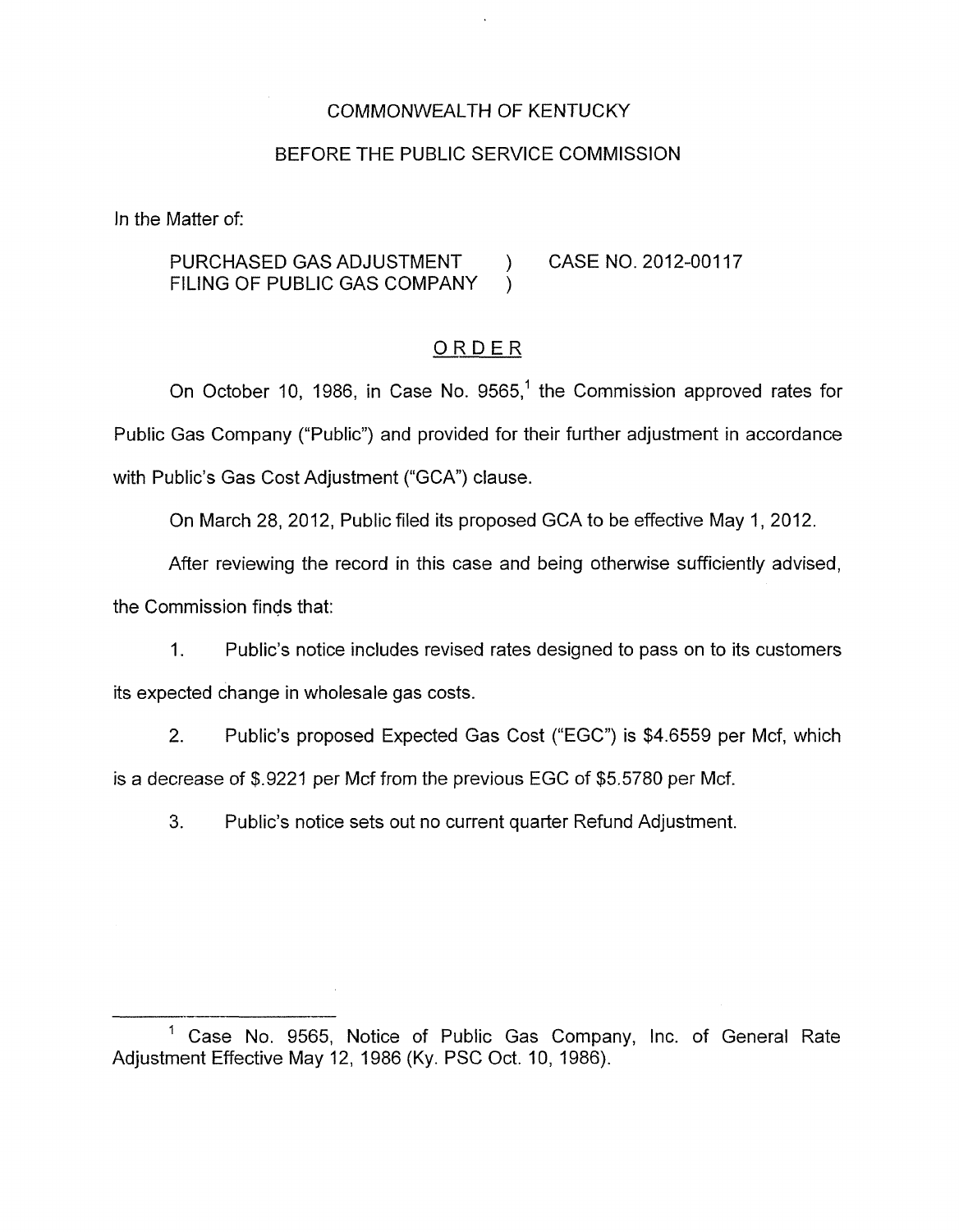4. Public's notice sets out a current quarter Actual Adjustment ("AA") of (\$.4151) per Mcf. Public's total AA of (\$.4480) per Mcf is a decrease of \$.3101 per Mcf from the previous total AA of (\$. 1379) per Mcf.

*5.* Public's GCA is \$4.2079 per Mcf, which is a decrease of \$1.2322 per Mcf from the previous GCA of \$5.4401 per Mcf.

6. The rates in the Appendix to this Order are fair, just, and reasonable, and should be approved for service rendered by Public on and after May 1,2012.

IT **IS** THEREFORE ORDERED that:

1. The rates in the Appendix, attached hereto and incorporated herein, are approved for billing for service rendered on and after May 1,2012.

2. Within 20 days of the date of this Order, Public shall file its revised tariffs with this Commission setting out the rates authorized herein and reflecting that they were approved pursuant to this Order.

By the Commission

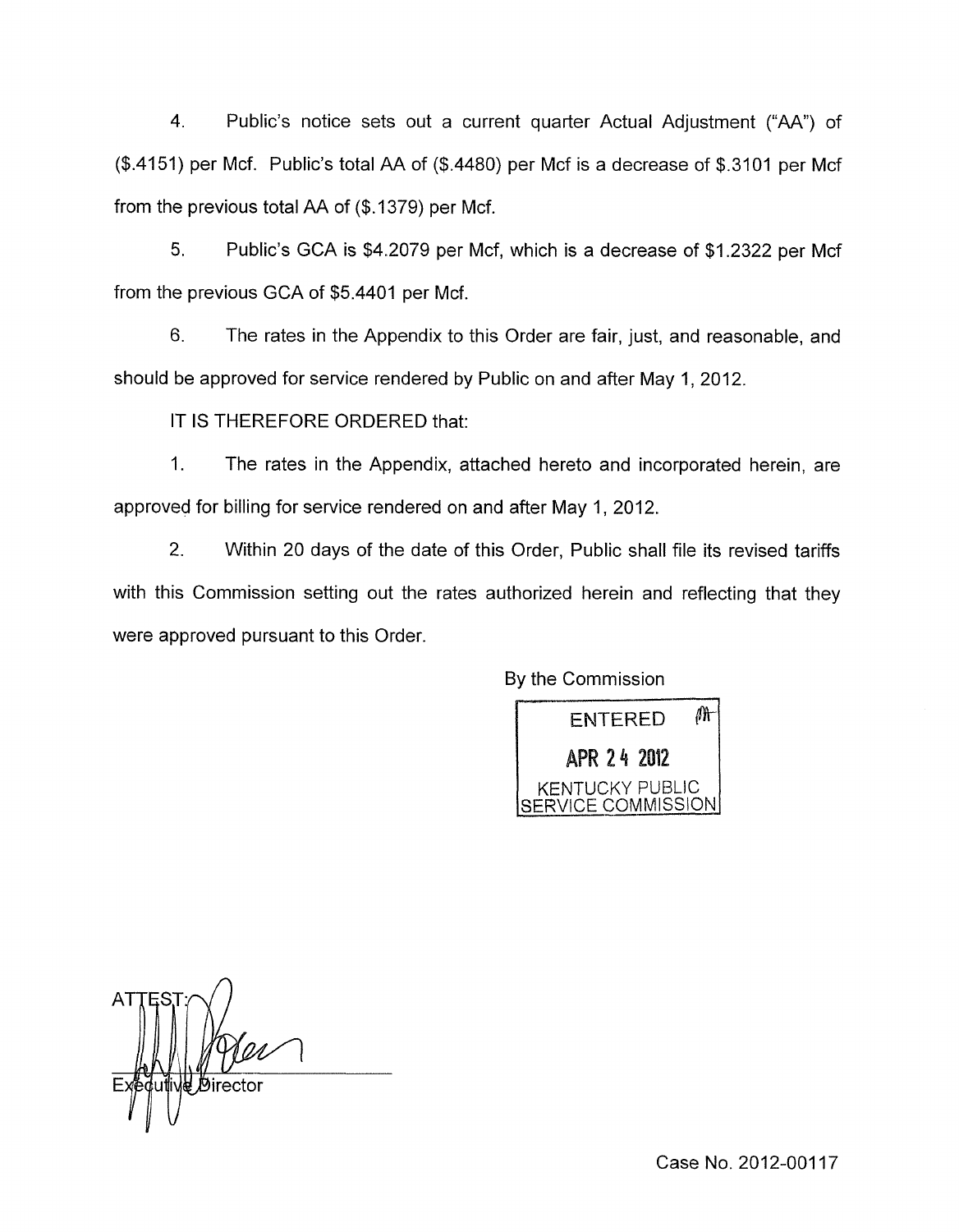### APPENDIX

# APPENDIX TO AN ORDER OF THE KENTUCKY PUBLIC SERVICE COMMISSION IN CASE NO. 2012-00117 DATED APR 2 4 2U12

The following rates and charges are prescribed for the customers served by Public Gas Company. All other rates and charges not specifically mentioned herein shall remain the same as those in effect under authority of the Commission prior to the effective date of this Order.

Rates:

|                          | <b>Base Rate</b> | Gas Cost | Rate per Mcf |
|--------------------------|------------------|----------|--------------|
| Minimum Bill - First Mcf | \$3,2705         | \$4,2079 | \$7.4784     |
| Over 1 Mcf               | \$2.1505         | \$4.2079 | \$6.3584     |